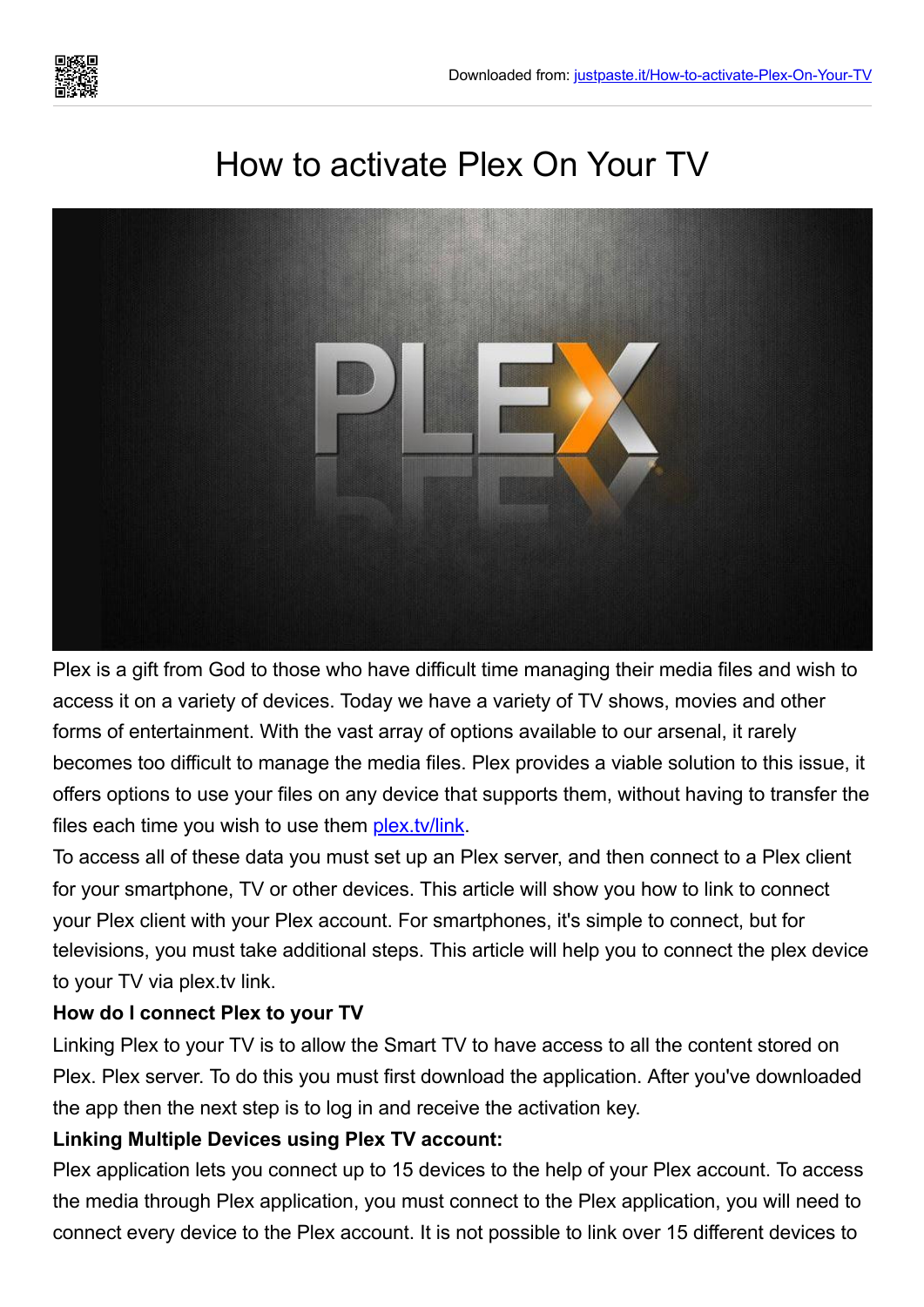your account. You can, however, remove the previous device and then add another device into the account. Plex account.

# **How do you install Plex TV on your Smart TV:**

It is important to verify that your TV is connected to Internet connectivity. After that, you can start the smart television.

- Go to the store for content and then select the main menu on the smart television you have. You can also select My Apps through the TV remote. Once you have that, you can begin taking access to the in-app store.
- You must navigate to the upper-right in the store for Content to find the search option. There you can type in the name of the channel and then search for it.
- With the remote, a user can type "Plex" in the search bar. At that time it will appear below.
- By pressing the down button on the remote, you will need to select "Plex"
- Then, you'll be able to install the option on the left side of the television.
- It's ready to be installed.
- Following the installation the TV will appear on the main menu of the TV.

When you locate and click upon it, the system will automatically link you with the Plex Media Server. In addition to the above information If you're facing another issue, you must visit the URL Plex.tv/link.

## **How to activate plex.tv/link on your Smart TV.**

Before you proceed, ensure that you have your Plex server is running properly and that you have set up your account at Plex.tv.

## **How to activate Plex.**

These steps will connect your big screen devices such as Android TV, Smart TV and Apple TV, etc. You're aware that typing your password on these devices can be a little difficult. To avoid the stress of writing your Password on these devices Plex and other services such as YouTube make use of this four-character login code to connect your account.

- On your TV, select the Sign In option on the screenor
- In the next few minutes, you will be seeing a four-character code appear on the TV screen. It is this code which will be used to sign in.
- Visit https //plex.tv/link on your computer or Smartphone. Enter your Plex account information on this page , and then log in to it.
- After you have logged in, it will ask you for the four-character code. This will be displayed in your TV Screen. Enter the code, then click on submit.
- After you have completed the four steps. The Plex application on your TV will restart and be connected with your online account. It could take a few minutes.